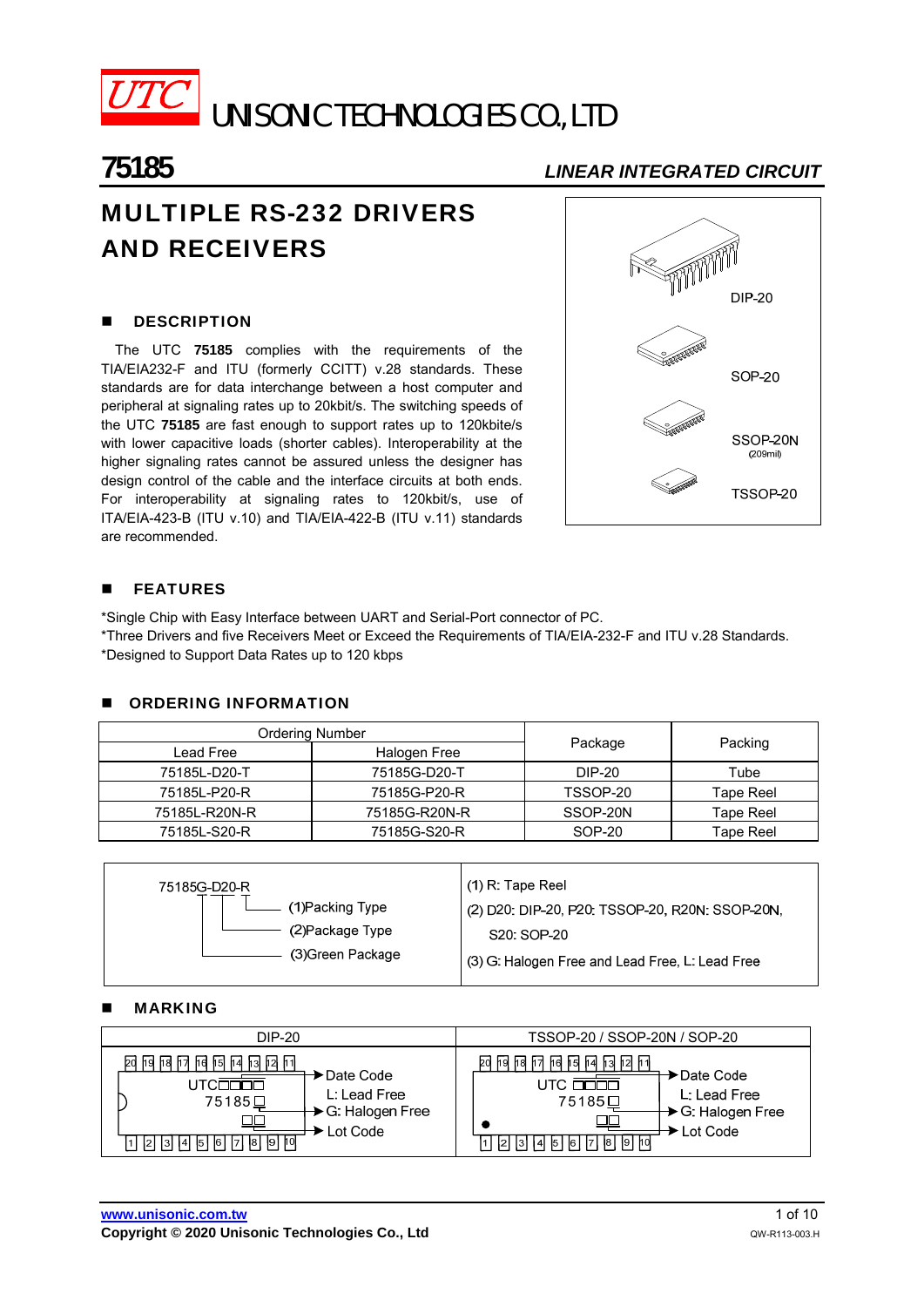# **75185** *LINEAR INTEGRATED CIRCUIT*

# **PIN CONFIGURATIONS**



# **PIN DESCRIPTION**

| PIN NO         | <b>SYMBOL</b>   | PIN DESCRIPTION              |
|----------------|-----------------|------------------------------|
|                | $V_{DD}$        | Supply Voltage               |
| $\overline{2}$ | RA <sub>1</sub> | First Receiver Input         |
| 3              | RA <sub>2</sub> | Second Receiver Input        |
| 4              | RA3             | Third Receiver Input         |
| 5              | DY1             | <b>First Driver Output</b>   |
| 6              | DY <sub>2</sub> | Second Driver Output         |
| $\overline{7}$ | RA4             | Fourth Receiver Input        |
| 8              | DY3             | Third Driver Output          |
| 9              | RA <sub>5</sub> | Fifth Receiver Input         |
| 10             | $V_{SS}$        | Supply Voltage               |
| 11             | <b>GND</b>      | Ground                       |
| 12             | RY <sub>5</sub> | <b>Fifth Receiver Output</b> |
| 13             | DA <sub>3</sub> | Third Driver Input           |
| 14             | RY4             | Fourth Receiver Output       |
| 15             | DA <sub>2</sub> | Second Driver Input          |
| 16             | DA <sub>1</sub> | First Driver Input           |
| 17             | RY3             | <b>Third Receiver Output</b> |
| 18             | RY <sub>2</sub> | Second Receiver Output       |
| 19             | RY <sub>1</sub> | <b>First Receiver Output</b> |
| 20             | $V_{\rm CC}$    | Supply Voltage               |

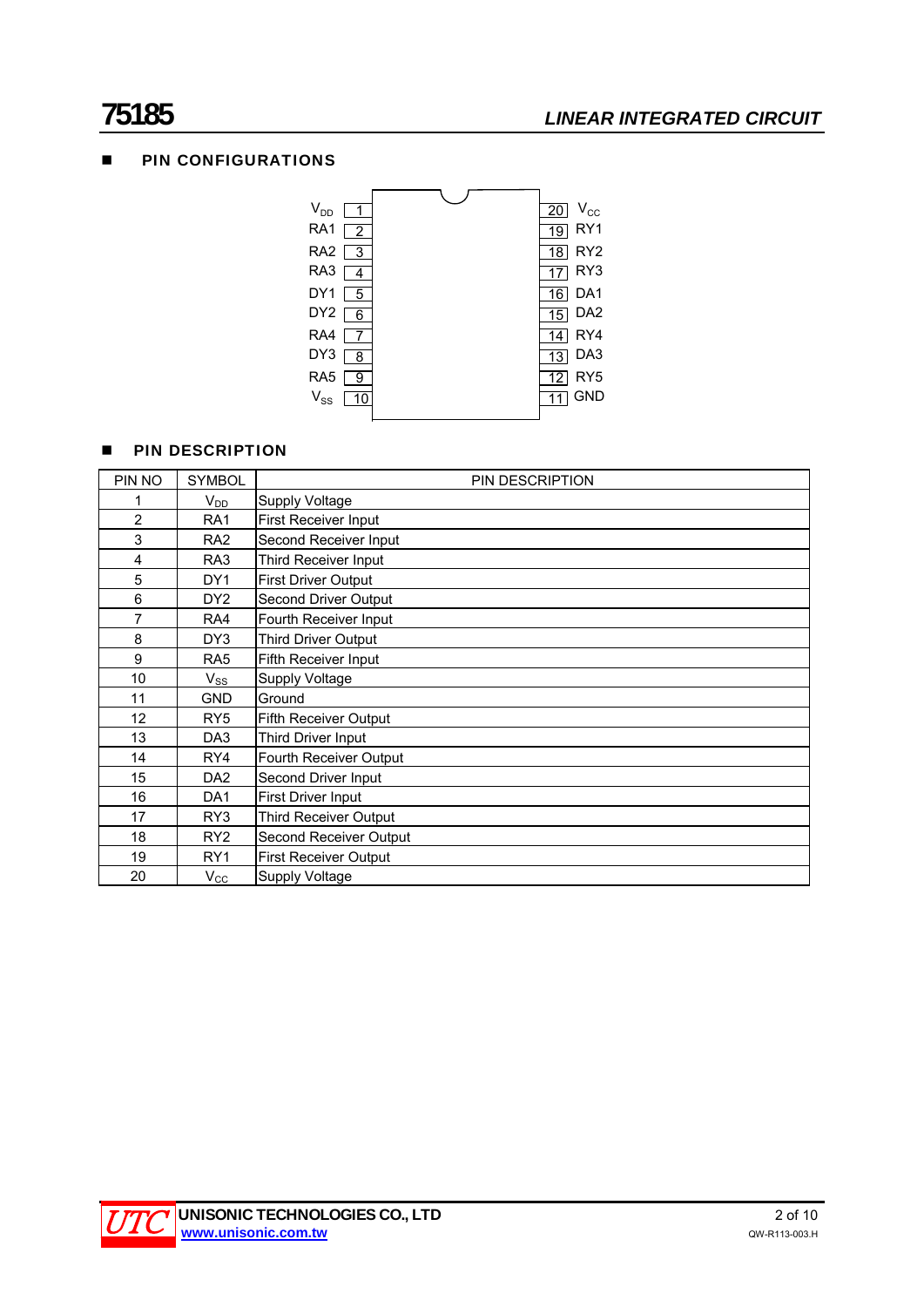# **ABSOLUTE MAXIMUM RATINGS OVER OPERATING FREE-AIR TEMPERATURE**

RANGE (unless otherwise specified)

| <b>PARAMETER</b>                  |          | <b>SYMBOL</b>               | <b>RATINGS</b> | <b>UNIT</b> |
|-----------------------------------|----------|-----------------------------|----------------|-------------|
|                                   |          | $V_{DD}$                    | 15             |             |
| Supply Voltage (Note 1)           |          | $V_{SS}$                    | $-15$          |             |
|                                   |          | $V_{\rm CC}$                | 10             |             |
|                                   | Drive    |                             | $-15 \sim 7$   |             |
| Input Voltage Range               | Receiver | $V_{\text{IN}}$             | $-30 \sim 30$  |             |
| Driver Output Voltage Range       |          | $V_{\text{OUT}}$            | $-15 - 15$     |             |
| Receiver Low Level Output Current |          | <b>I</b> OUT                | 20             | mA          |
| Storage Temperature Range         |          | $\mathsf{T}_{\texttt{STG}}$ | $-65 - +150$   | °C          |

# **THERMAL DATA**

| <b>PARAMETER</b>           |                 | <b>SYMBOL</b>          | <b>RATINGS</b> | UNIT          |
|----------------------------|-----------------|------------------------|----------------|---------------|
|                            | DIP-20          |                        | 70             | $\degree$ C/W |
|                            | SOP-20          | $\theta_{\mathsf{JA}}$ | 100            | $\degree$ C/W |
| <b>Uunction to Ambient</b> | SSOP-20N        |                        | 115            | $\degree$ C/W |
|                            | <b>TSSOP-20</b> |                        | 115            | °C/W          |

Notes: 1. All voltage are with respect to the network ground terminal.

2. The package thermal impedance is calculated in accordance with JESD 51, except for through-hole packages, which use a trace length of zero.

# **RECOMMENDED OPERATING CONDITIONS**

| <b>PARAMETER</b>               |                   | <b>SYMBOL</b> | <b>MIN</b> | <b>TYP</b> | <b>MAX</b> | <b>UNIT</b> |
|--------------------------------|-------------------|---------------|------------|------------|------------|-------------|
|                                |                   | $V_{DD}$      | 7.5        | 9          | 15         |             |
| Supply Voltage                 |                   | $V_{SS}$      | $-7.5$     | -9         | $-15$      |             |
|                                |                   | $V_{\rm CC}$  | 4.5        | 5          | 5.5        |             |
| Input Voltage (Driver Only)    | <b>High Level</b> | Vıн           | 1.9        |            |            |             |
|                                | Low Level         | VIL           |            |            | 0.8        |             |
|                                | Drive             |               |            |            | $-6.0$     | mA          |
| High Level Output Current      | Receiver          | Iон           |            |            | $-0.5$     |             |
|                                | <b>Drive</b>      |               |            |            | 6          | mA          |
| Low Level Output Current       | Receiver          | lol           |            |            | 16         |             |
| Operating Free-Air Temperature |                   | $T_A$         | 0          |            | 70         | °C          |

# **SUPPLY CURRENTS**

|                                     |              | <b>TEST CONDITIONS</b>                  |                   |          | <b>UNIT</b> |        |    |
|-------------------------------------|--------------|-----------------------------------------|-------------------|----------|-------------|--------|----|
| <b>SYMBOL</b><br><b>PARAMETER</b>   |              |                                         | $V_{DD}$          | $V_{SS}$ | <b>MIN</b>  | MAX    |    |
| Supply Current From V <sub>DD</sub> |              |                                         | 9                 | -9       |             | 15     |    |
|                                     |              | No load.                                | 12                | $-12$    |             | 19     | mA |
|                                     |              | All inputs at 1.9V                      | 15                | $-15$    |             | 25     | mA |
|                                     | $I_{DD}$     |                                         | 9                 | -9       |             | 4.5    |    |
|                                     |              | No load.<br>All inputs at 0.8V          | $12 \overline{ }$ | $-12$    |             | 5.5    |    |
|                                     |              |                                         | 15                | $-15$    |             | 9      |    |
|                                     |              |                                         | 9                 | -9       |             | $-15$  | mA |
|                                     |              | No load.                                | 12                | $-12$    |             | $-19$  |    |
|                                     |              | All inputs at 1.9V                      | 15                | $-15$    |             | $-25$  |    |
| Supply Current From Vss             | $I_{SS}$     |                                         | 9                 | -9       |             | $-3.2$ |    |
|                                     |              | No load.<br>All inputs at 0.8V          | 12                | $-12$    |             | $-3.2$ | mA |
|                                     |              |                                         | 15                | $-15$    |             | $-3.2$ |    |
| Supply Current From V <sub>CC</sub> | $_{\rm lcc}$ | No load. All inputs at 5V, $V_{CC}$ =5V |                   |          | 30          | mA     |    |

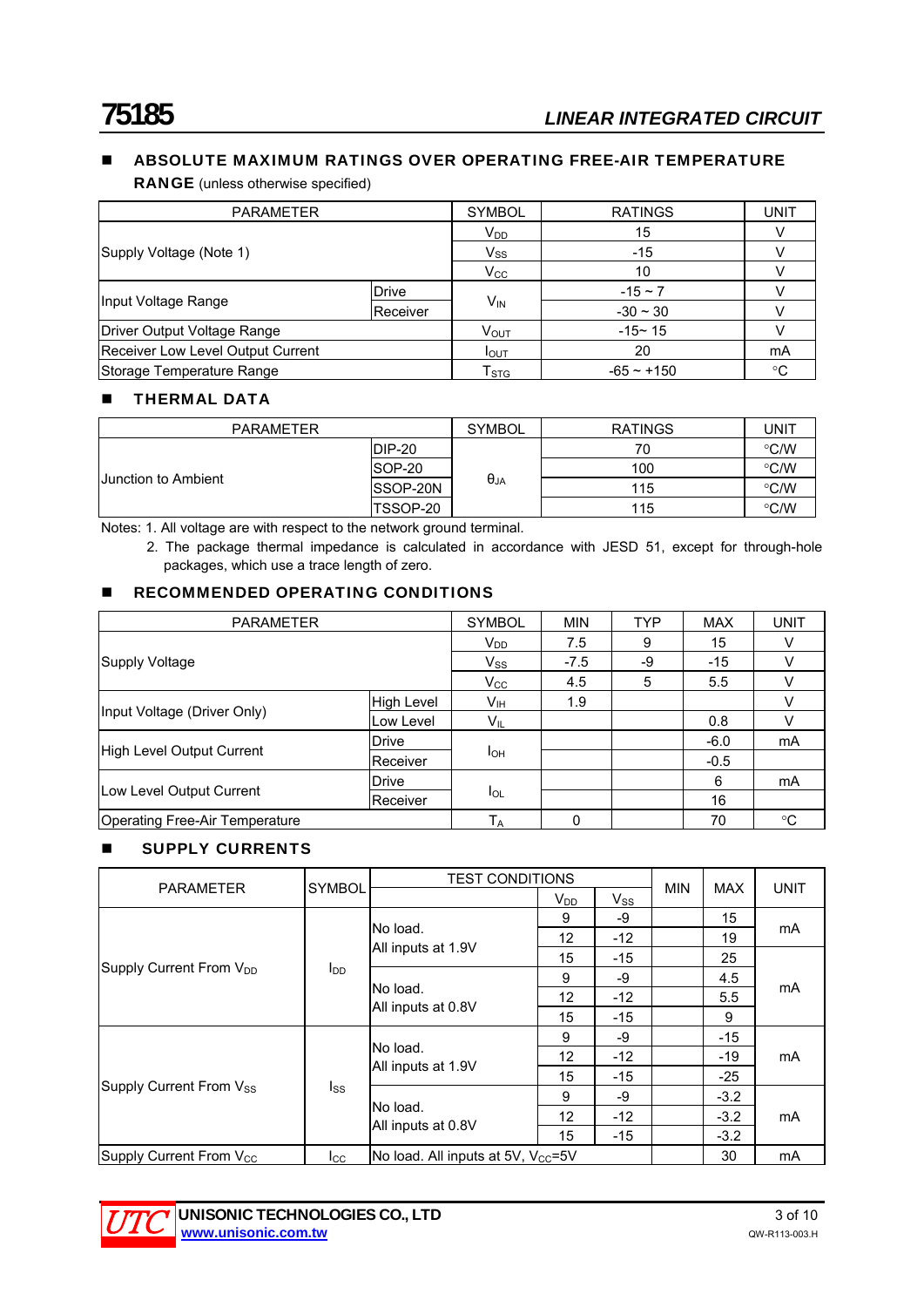# DRIVER ELECTRICAL CHARACTERISTICS OVER RECOMMENDED OPERATING

**FREE-AIR TEMPERATURE RANGE** ( $V_{DD}$ =9V,  $V_{SS}$ =-9V,  $V_{CC}$ =5V, unless otherwise specified)

| <b>PARAMETER</b>                                    | <b>SYMBOL</b>          | <b>TEST CONDITIONS</b>                                    | <b>MIN</b> | TYP.   |         | MAX UNIT |
|-----------------------------------------------------|------------------------|-----------------------------------------------------------|------------|--------|---------|----------|
| High Level Output Voltage                           | <b>V</b> <sub>OН</sub> | $V_{IL}$ = 0.8V, R <sub>L</sub> = 3 k $\Omega$ (Figure 1) | 6          | 7.5    |         | v        |
| Low Level Output Voltage (Note 3)                   | V <sub>OL</sub>        | $V_{IH}$ =1.9V, R <sub>L</sub> =3 k $\Omega$ (Figure 1)   |            | $-7.5$ | -6      | v        |
| High Level Input Current                            | Iін                    | $V_{IN}$ =5V (Figure 2)                                   |            |        | 10      | μA       |
| Low Level Input Current                             | Iш                     | $V_{\text{IN}}$ =0V (Figure 2)                            |            |        | $-1.6$  | mA       |
| High Level Short Circuit Output Current<br>(Note 4) | $I_{OS(H)}$            | $V_{IL}$ = 0.8V, $V_{OUT}$ = 0V(Figure 1)                 | $-4.5$     | $-12$  | $-19.5$ | mA       |
| Low Level Short Circuit Output Current              | $I_{OS(L)}$            | $V_{IH}$ =2V, $V_{OUT}$ =0V(Figure 1)                     | 4.5        | 12     | 19.5    | mA       |
| Output Resistance (Note 5)                          | $R_{OUT}$              | $V_{DD}$ = $V_{SS}$ = $V_{CC}$ = 0V, $V_{OUT}$ = -2 to 2V | 300        |        |         | Ω        |

Note 3: The algebraic convention, where the more positive (less negative) limit is designated as maximum, is used in this datasheet for logic levels only (e.g. if -10V is a maximum, the typical value is a more negative voltage).

Note 4: Output short circuit conditions must maintain the total power dissipation below absolute maximum ratings. Note 5: Test conditions are those specified by TIA/EIA232-F and as listed above.

### **DRIVER SWITCHING CHARACTERISTICS** ( $V_{DD}$ =12V,  $V_{SS}$ =-12V,  $V_{CC}$ =5V,  $T_A$ =25°C)

| <b>PARAMETER</b>                    |             | <b>SYMBOL</b><br><b>TEST CONDITIONS</b> |                                                                           | MIN | <b>TYP</b> |     | <b>MAX UNIT</b> |
|-------------------------------------|-------------|-----------------------------------------|---------------------------------------------------------------------------|-----|------------|-----|-----------------|
| Propagation Delay Time Level        | Low to High | t <sub>PLH</sub>                        | $R_{L}$ =3 to 7 k $\Omega$ , C <sub>L</sub> =15pF (Figure 3)              |     | 315        | 500 | ns              |
| Output                              | High to Low | t <sub>PHL</sub>                        | $R_{L}$ =3 to 7 k $\Omega$ , C <sub>L</sub> =15pF (Figure 3)              |     | 75         | 175 | ns              |
| <b>Transition Time Level Output</b> |             |                                         | $R_L$ =3 to 7 k $\Omega$ , C <sub>L</sub> =15pF (Figure 3)                |     | 60         | 100 | ns              |
|                                     | Low to High | t <sub>th</sub>                         | $R_{L}$ =3 to 7 k $\Omega$ , C <sub>L</sub> =2500pF<br>(Note 6, Figure 3) |     | 1.7        | 2.5 | μs              |
|                                     |             |                                         | $R_{L}$ =3 to 7 k $\Omega$ , C <sub>L</sub> =15pF (Figure 3)              |     | 40         | 75  | ns              |
| <b>Transition Time Level Output</b> | High to Low | t <sub>thl</sub>                        | $R_{L}$ =3 to 7 k $\Omega$ , C <sub>L</sub> =2500pF<br>(Note 7, Figure 3) |     | 1.5        | 2.5 | μs              |

Note 6: Measured between -3V and 3V points of the output waveform (TIA/EIA-232-F conditions), all unused inputs are tied.

Note 7: Measured between 3V and -3V points of the output waveform (TIA/EIA-232-F conditions), all unused inputs are tied.

#### **RECEIVER ELECTRICAL CHARACTERISTICS OVER RECOMMENDED OPERATING** CONDITIONS  $(T_A=25^{\circ}C, V_{CC}=5V, V_{DD}=9V, V_{SC}=9V)$

| $1.7 - 2.9$ $-0.7 - 0.0$ $-0.7 - 0.0$ $-0.7 - 0.0$ |            |                        |                                                  |                           |         |            |            |             |
|----------------------------------------------------|------------|------------------------|--------------------------------------------------|---------------------------|---------|------------|------------|-------------|
| <b>PARAMETER</b>                                   |            | <b>SYMBOL</b>          |                                                  | <b>TEST CONDITIONS</b>    |         | <b>TYP</b> | <b>MAX</b> | <b>UNIT</b> |
|                                                    |            |                        | (Figure 5)                                       |                           |         |            |            |             |
| Positive Going Threshold Voltage                   |            | $V_T+$                 | $T_A = 25^{\circ}C$                              |                           | 1.75    | 1.9        | 2.3        | $\vee$      |
|                                                    |            |                        | $T_A = 0^\circ \text{C}$ to 70 $^\circ \text{C}$ |                           | 1.55    |            | 2.3        |             |
| Negative Going Threshold Voltage                   |            | $V_{T^-}$              |                                                  |                           | 0.75    | 0.97       | 1.25       | V           |
| Input Hysteresis $(V_T + - V_T -)$                 |            | <b>V<sub>HYS</sub></b> |                                                  |                           | 0.5     |            |            | $\vee$      |
|                                                    | High level | $V_{OH}$               | $IOH=-0.5mA$                                     | $V_H = 0.75V$             | 2.6     | 4          | 5          | $\vee$      |
| Output Voltage                                     |            |                        |                                                  | Inputs Open               | 2.6     |            |            |             |
|                                                    | Low level  | $V_{OL}$               | $V_{IN} = 3V$ , $I_{OL} = 10mA$                  |                           |         | 0.2        | 0.45       | $\vee$      |
|                                                    |            |                        | $V_{\text{IN}}$ =25V (Figure 5)                  |                           | 3.6     |            | 8.3        |             |
|                                                    | High level | Iщ                     | $V_{IN}$ =3V (Figure 5)                          |                           | 0.43    |            |            | mA          |
| Input Current                                      |            |                        |                                                  | $V_{IN}$ =-25V (Figure 5) |         |            | $-8.3$     |             |
|                                                    | Low level  | $I_{IL}$               | $V_{IN}$ =-3V (Figure 5)                         |                           | $-0.43$ |            |            | mA          |
| Short-Circuit Output Current                       |            | $I_{OS}$               | (Figure 4)                                       |                           |         | $-3.4$     | $-12$      | mA          |

# **RECEIVER SWITCHING CHARACTERISTICS** ( $V_{DD}$ =12V,  $V_{SS}$ =-12V,  $V_{CC}$ =5V,  $T_A$ =25°C)

| <b>PARAMETER</b>              |               | <b>SYMBOL</b>           | <b>TEST CONDITIONS</b>                     | <b>MIN</b> | TYP | MAX | <b>JNIT</b> |
|-------------------------------|---------------|-------------------------|--------------------------------------------|------------|-----|-----|-------------|
| <b>Propagation Delay Time</b> | Low to High   | <b>T</b> PLH            |                                            |            | 107 | 500 | ns          |
| Level Output                  | High to Low   | <b>t</b> <sub>PHL</sub> | $ R_i = 5 k\Omega$ , C <sub>i</sub> = 50pF |            | 42  | 150 | ns          |
| <b>Transition Time Level</b>  | Low to High I | t <sub>т∟н</sub>        | $(C)$ (Figure 6)                           |            | 175 | 525 | ns          |
| <b>Output</b>                 | High to Low   | $t_{THL}$               |                                            |            | 16  | 60  | ns          |

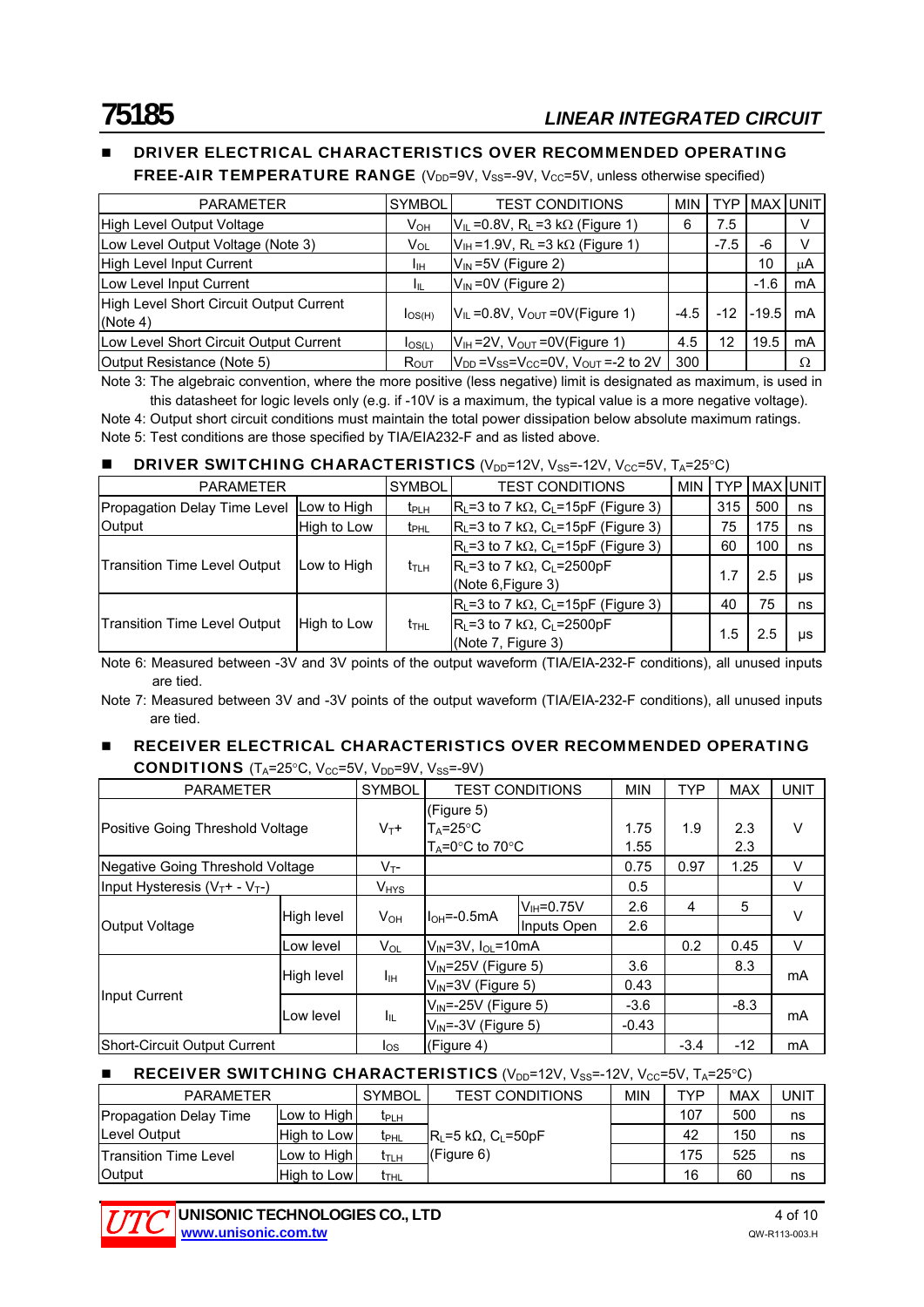# PARAMETER MEASUREMENT INFORMATION

**DRIVER TEST CIRCUITS:** 



Figure 1. For  $V_{OH}$ ,  $V_{OL}$ ,  $I_{OS(H)}$ ,  $I_{OS(L)}$  Figure 2. For  $I_{IH}$ ,  $I_{IL}$ 

#### **DRIVER VOLTAGE WAVEFORMS:**



Figure 3.

Note: 1. The pulse generator has the following characteristics: tw=25µs, PRR=20kHz, Zo=50 $\Omega$ , tr=tf<50ns.  $2. C<sub>L</sub>$  includes probe and jig capacitance.

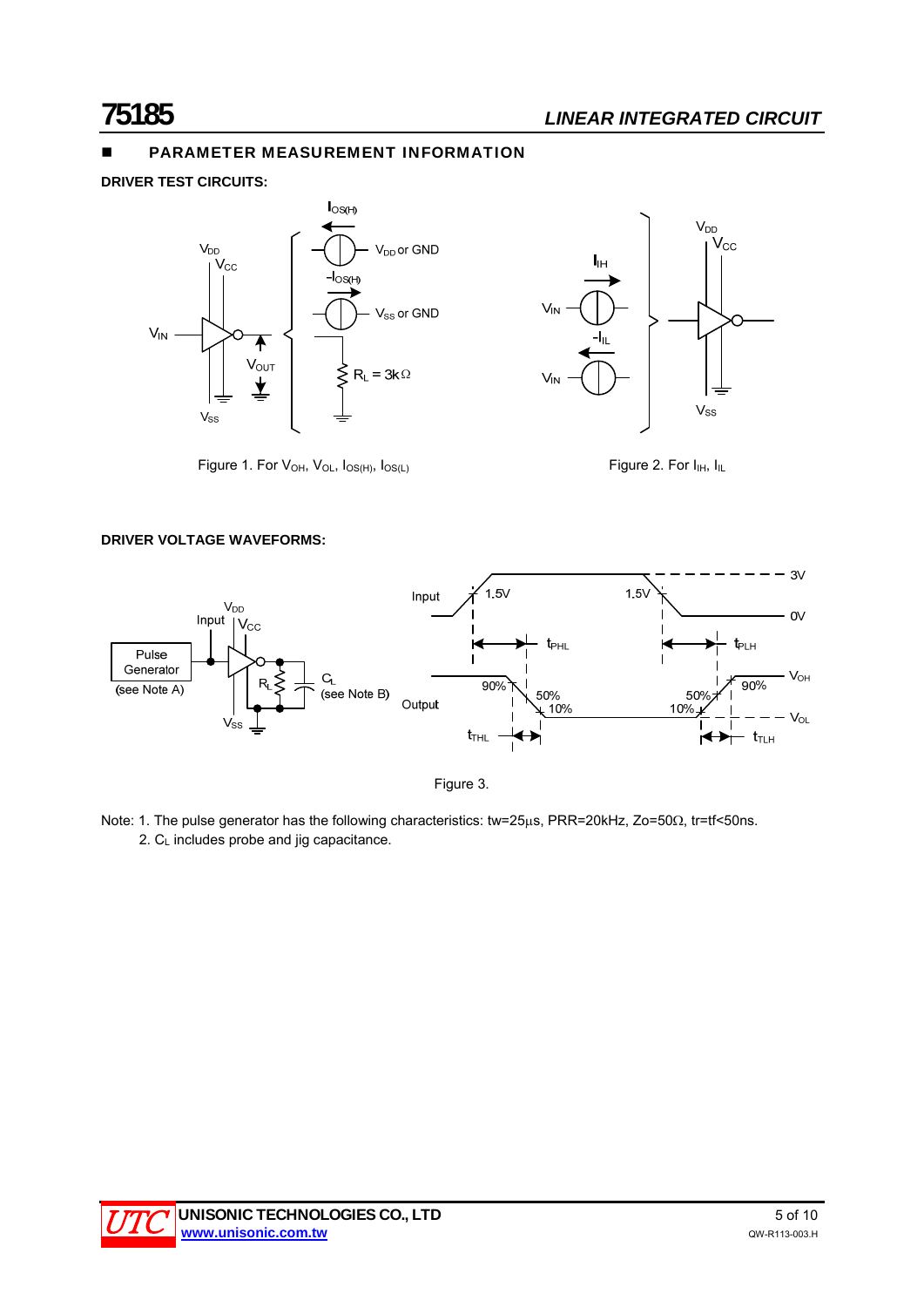# PARAMETER MEASUREMENT INFORMATION (Cont.)

**RECEIVER TEST CIRCUITS:** 



Figure 4. For  $I_{OS}$  Figure 5. For  $V_T$ ,  $V_{OH}$ ,  $V_{OL}$ 

# **RECEIVER PROPAGATION AND TRANSITION TIMES:**



Figure 6.

Note: 1. The pulse generator has the following characteristics:  $t_W = 25\mu s$ , PRR = 20kHz,  $Z_0 = 50\Omega$ ,  $t_r=t_f < 50\mu s$ . 2. C<sub>L</sub> includes probe and jig capacitance.

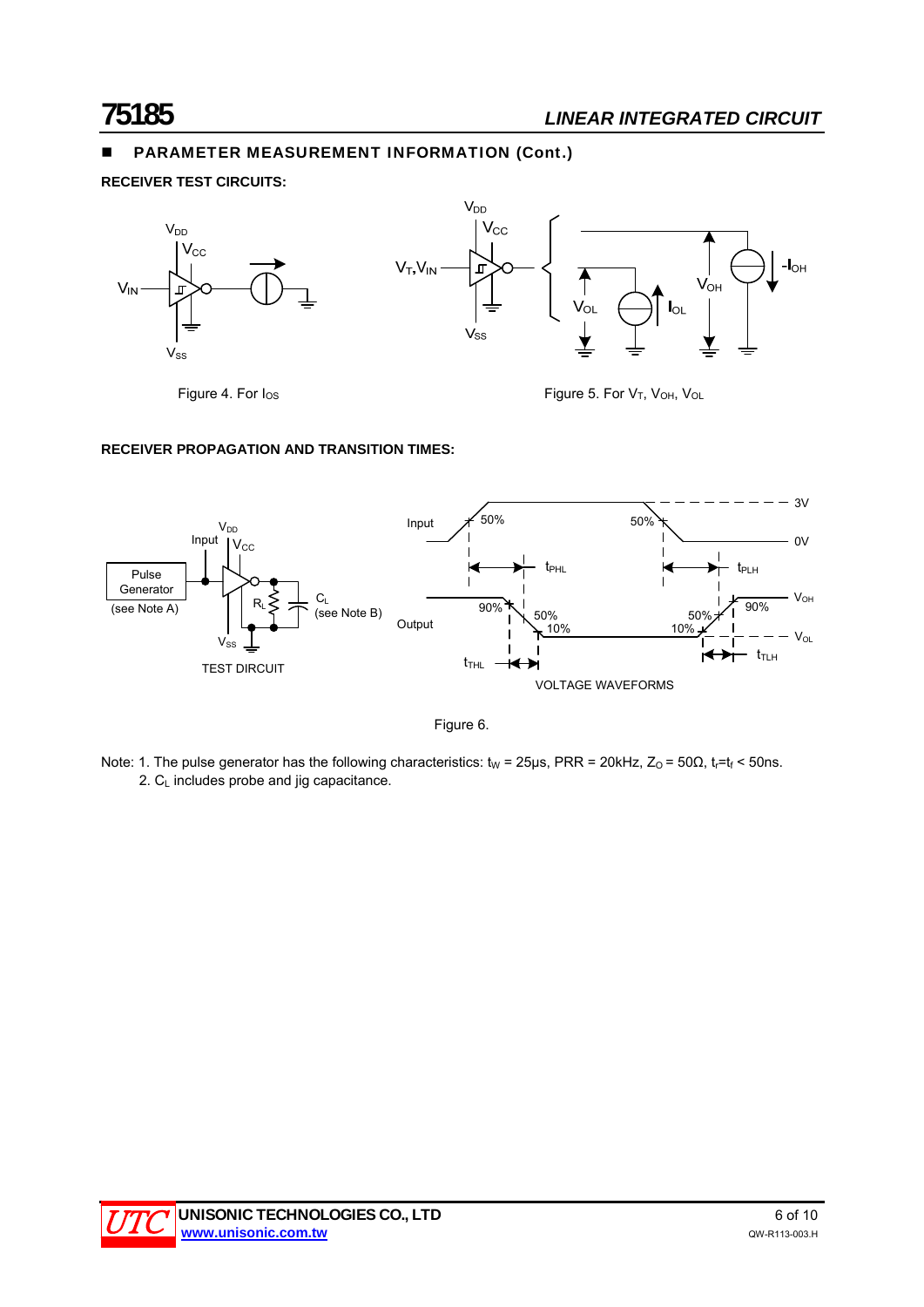# APPLICATION INFORMATION

# **Power-Supply protection to meet Power-Off fault conditions of TIA/TIA-232-F**

Diodes placed in series with the  $V_{DD}$  and  $V_{SS}$  leads protect the device in the fault condition in which the device outputs are shorted to ±15V and the power supplies are at low and provide low-impedance paths to ground.



### **Typical Connection**

 "\*": Refer Figure 10 to select the correct values for the loading capacitors (C1, C2, and C3), which are required to meet the RS-232 maximum slew-rate requirement of 30V/μs. The value of the loading capacitors required depends upon the line length and desired slew rate, but typically is 330 pF.

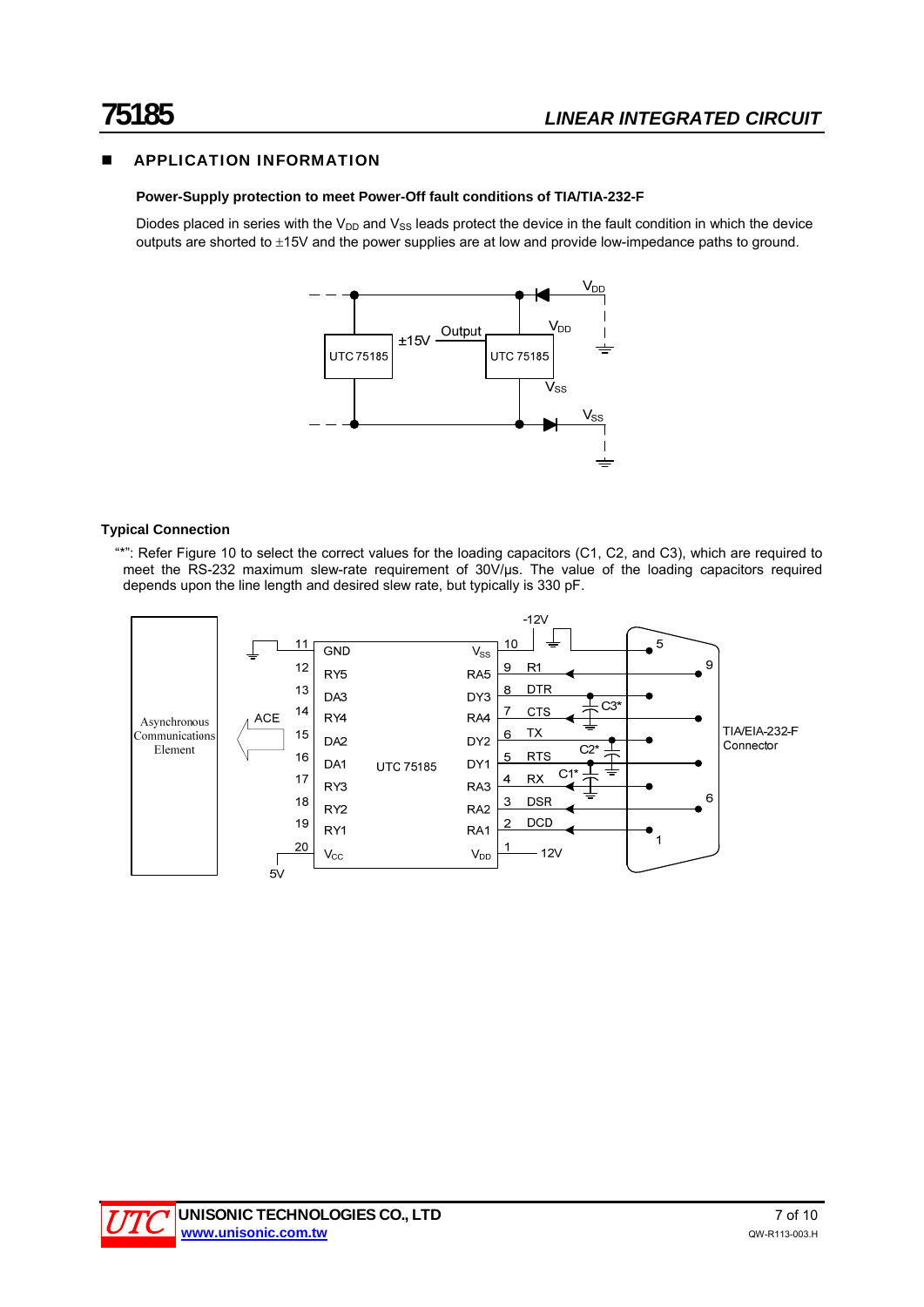# **LOGIC SYMBOL AND LOGIC DIAGRAM**





### ■ CIRCUIT OF DRIVERS (Resistor value shown are nominal.)



### ■ CIRCUIT OF EACH RECEIVER (Resistor value shown are nominal.)



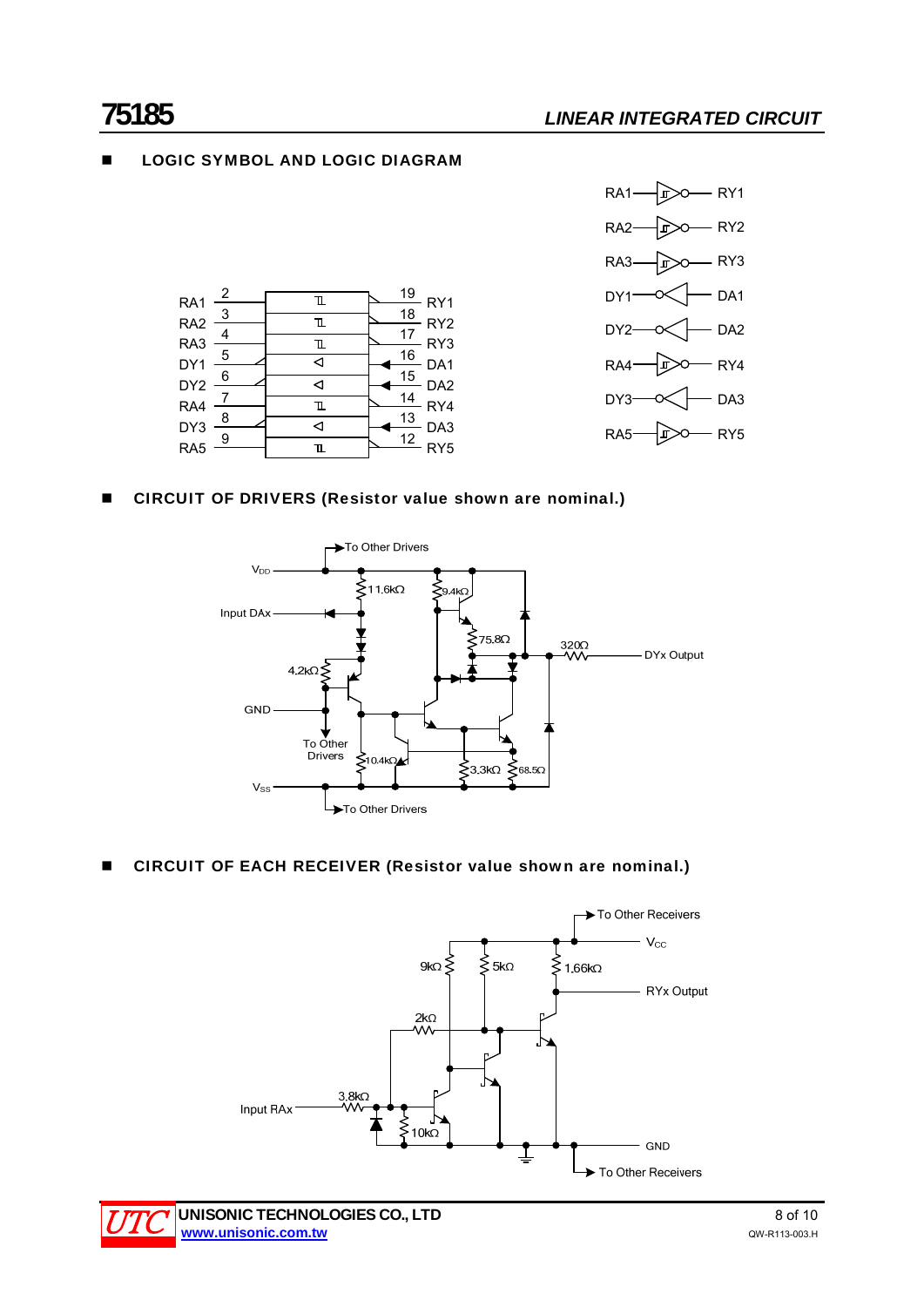# TYPICAL CHARACTERISTICS (DRIVER)